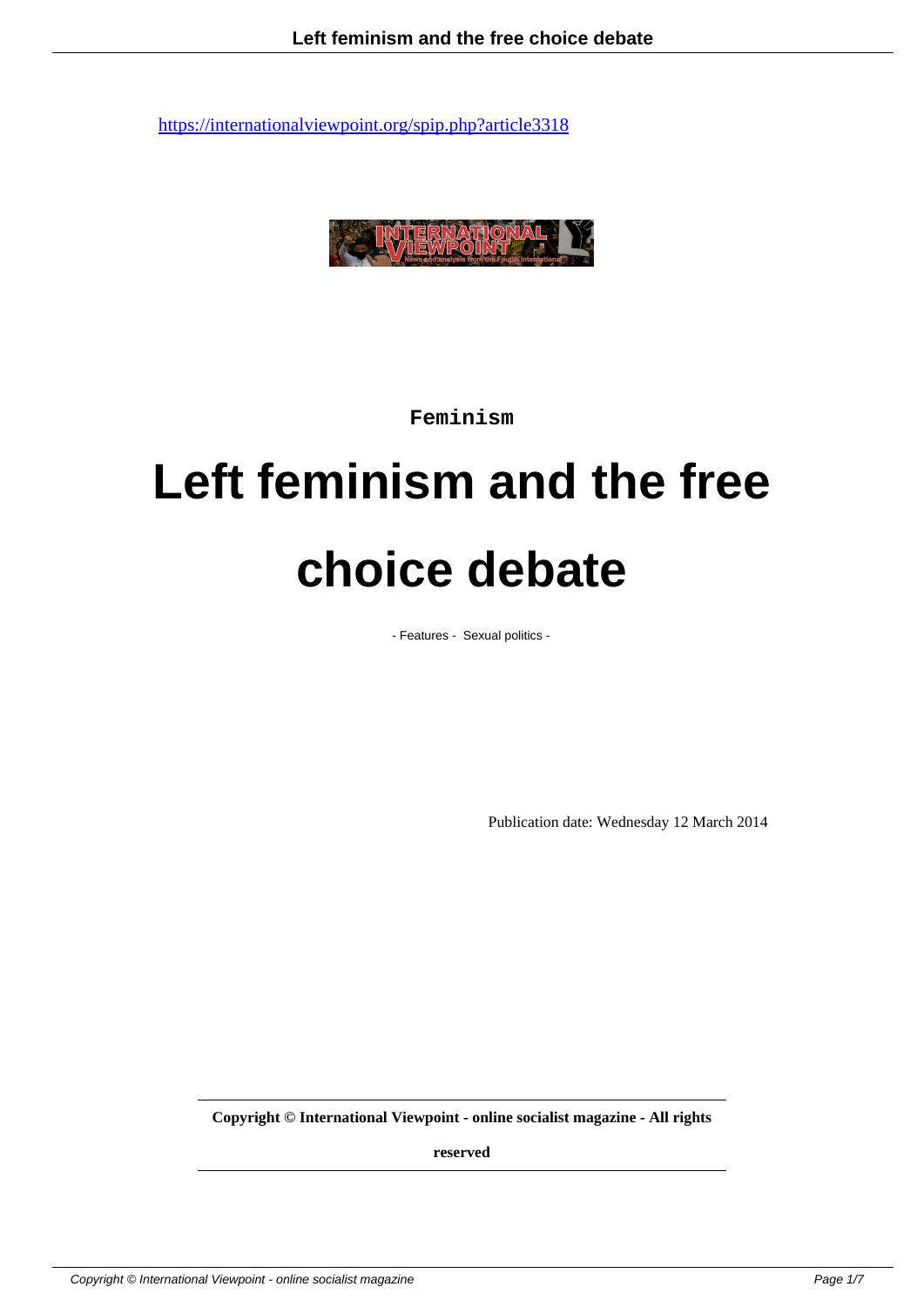**Underneath many of the debates in the contemporary feminist movement is a hidden discussion about free choice versus structural impact. To put it simplistically, thereâEuros"s two sides: those who defend womenâEuros"s freedom of choice, and donâEuros"t want (to see) any limitation on this choice, and on the other side those who stress the impact of societal structures and the way those structures can limit and hide our choices.**

In reality many people try to combine both aspects in their theory and praxis. However, this isnâEuros"t easy and there is a lot of misunderstanding and bad blood between both sides. Are these positions actually that different or is this mostly due to misunderstanding?

### **Structures and choices**

The feminist movement has a goal of liberating women from oppression, from structural (power) inequality. This means that right now there is no equality, that women have less access to services, power, participation, possibilities for self development, safety and self-determination.

The existence of feminism implies both that women can make choices but are also restricted by structures. Well, thatâEuros"s solved then. We could ask ourselves whether we even need any more debate

Things look more grim in reality however. Debates about free choice versus the impact of patriarchal structures are causing problems in many feminist issues: unemployment, abortion, the Islamic veil, prostitution, surrogacy, work and poverty. The discussion is often quite problematic, simplistic and with a lot of hostility on all sides. ItâEuros"s our opinion that this underlying issue needs a closer analysis in order to be able to progress with current feminism.

These concepts are woven into the left as well. Marxists analyse capitalism, a pervasive structure that influences life in all aspects. This is often âEuros" wrongly âEuros" interpreted as Marxists saying these structures are completely determining: the substructure âEuros" the material conditions in which we live âEuros" determines the superstructure âEuros" how we think. Of course there is still something as âEurosoechoiceâEuros âEuros" otherwise there would not be a resistance movement against capitalism.

### **Some examples**

#### **Unemployment**

Recently weâEuros"re seeing renewed neoliberal attacks on groups with little power. Unemployed people are accused of not doing enough to find jobs [1]. They supposedly choose to be unemployed. The discourse about free choice is in this case simply a liberal excuse to hide structural unemployment. In the neoliberal âEurosoeactive welfare stateâEuros [This is a term used in Belgium, âEurosoeactieve welvaartsstaatâEuros , itâEuros"s the latest mix of a dying welfare state with some protection for workers, with the neoliberal blaming-the-victim discourse that is undermining this at the same time.]] âEur[os](#nb1)" with the right words you can sell anything âEuros" itâEuros"s the individual that has to do it, empower him/herself, rise to the challenge, give 110% and so on: are you part of the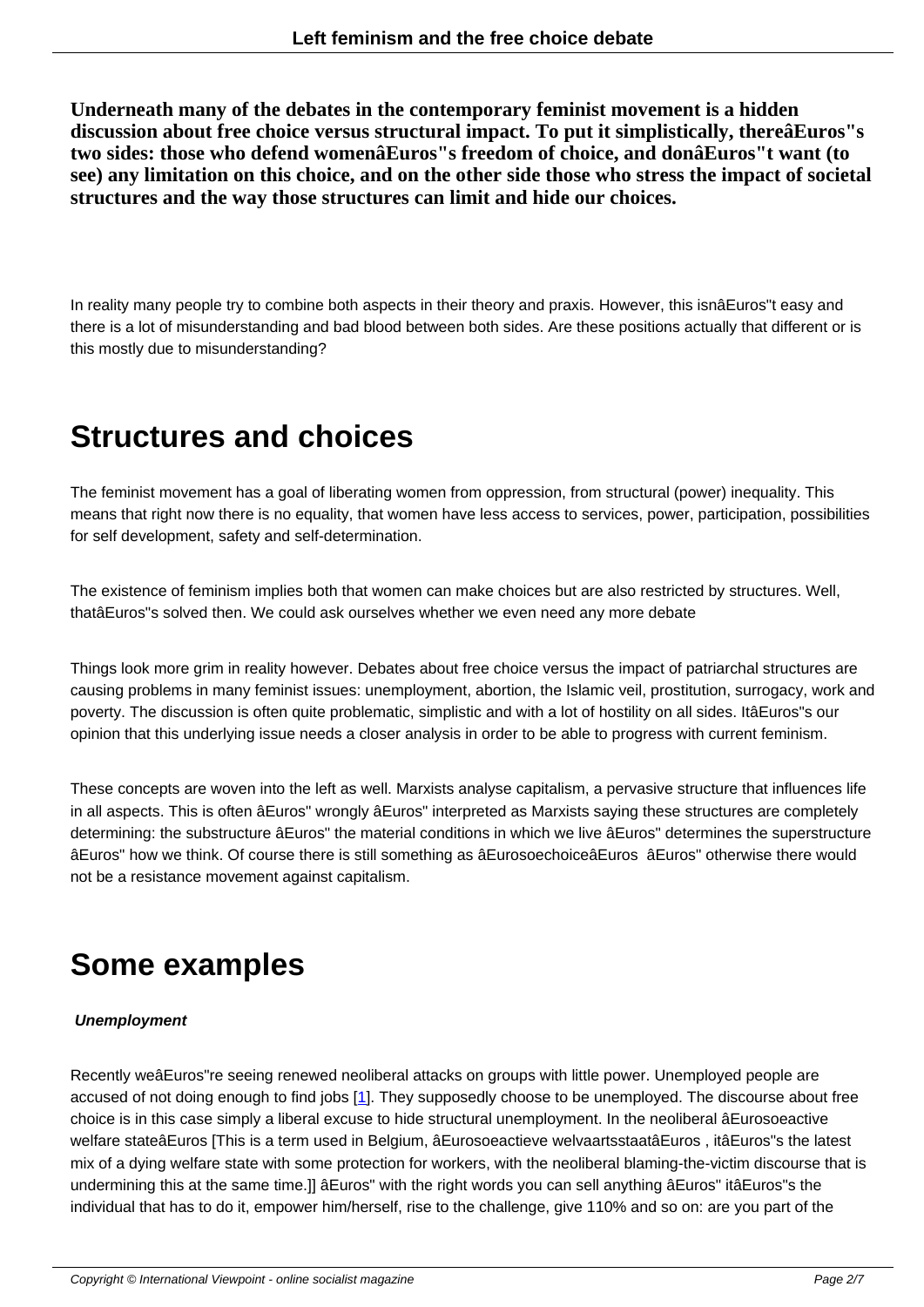winners or the losers.

#### **Abortion**

So is a free choice discourse always bad? Not necessarily. With regards to abortion the feminist movement as a whole stands behind the idea that women choose, decide about their own bodies. We donâEuros"t want anyone deciding except the pregnant woman herself.

On the other hand, here, too, structures have an impact: socio-economic structures (being unemployed/poor can be a handicap for raising a child), the family as cornerstone of society (raising a child by yourself is not an easy thing to do), ideological structures like the Catholic churchâEuros¦ In Belgium e.g. the latter has sabotaged the debate for decades, stopped laws, sent out horrible propaganda against womenâEuros"s choicesâEuros¦

When people âEurosoechooseâEuros âEuros" it can go both ways âEuros" to ignore womenâEuros"s choices, when women feel guilty about abortion, you see societal structures and ideology working on people. Free choice in this debate is more a principle than a reality: itâEuros"s a goal we want to achieve. Even the most basic rights to self-determination about your own body arenâEuros"t guaranteed in this world.

#### **Veils**

On the Islamic veil you see a similar debate. In Belgium a number of cities have banned wearing a veil for civil servants, itâEuros"s also been banned in the state schools. [2] The feminist movement in Belgium is still divided about this. Muslim women claim the right to wear a veil, as an aspect of self-determination and religious freedom. Part of the feminist movement takes the same view on this as with abortion: the women decides / should decide. Other people shouldnâEuros"t have any say about what wo[me](#nb2)n wear.

Some feminists take a different stance and point to the impact of monotheistic religions, whose origins are patriarchal and who have been telling âEuros" and forcing âEuros" women for centuries how to behave and what to wear. From this group comes the argument about âEurosoefalse consciousnessâEuros : that women have been indoctrinated by religion and thatâEuros"s the reason they want to wear the veil. Many do not accept there can be multiple reasons and motivations for wearing the veil.

To make matters (much) worse, this debate is not always about people having honest discussions about different meanings and causes. There is a lot of racism involved and feminism is often abused by politicians looking for cheap ways of getting votes. A lot of politicians who have never done anything for women are suddenly feminist activists trying to protect womenâEuros"s rights from religion. The debate does not exactly take place in a neutral, non-racist, safe environment.

#### **Prostitution**

Prostitution remains a heavily debated topic with many sides and problems. On one side, there are johns [3] explaining that with regards to prostitution âEuros" and sex âEuros" itâEuros"s actually women that have the power and control men with their sexuality. [4] The men donâEuros"t have any choice, they are driven by their genetic inbred drives and manipulated by women. This is, letâEuros"s be honest, a very transparent attempt to avoid any kind of responsibility6. [5] The prostitutes are depicted here as the people in the interaction that do have fr[ee](#nb3) choice, and the johns are the victims.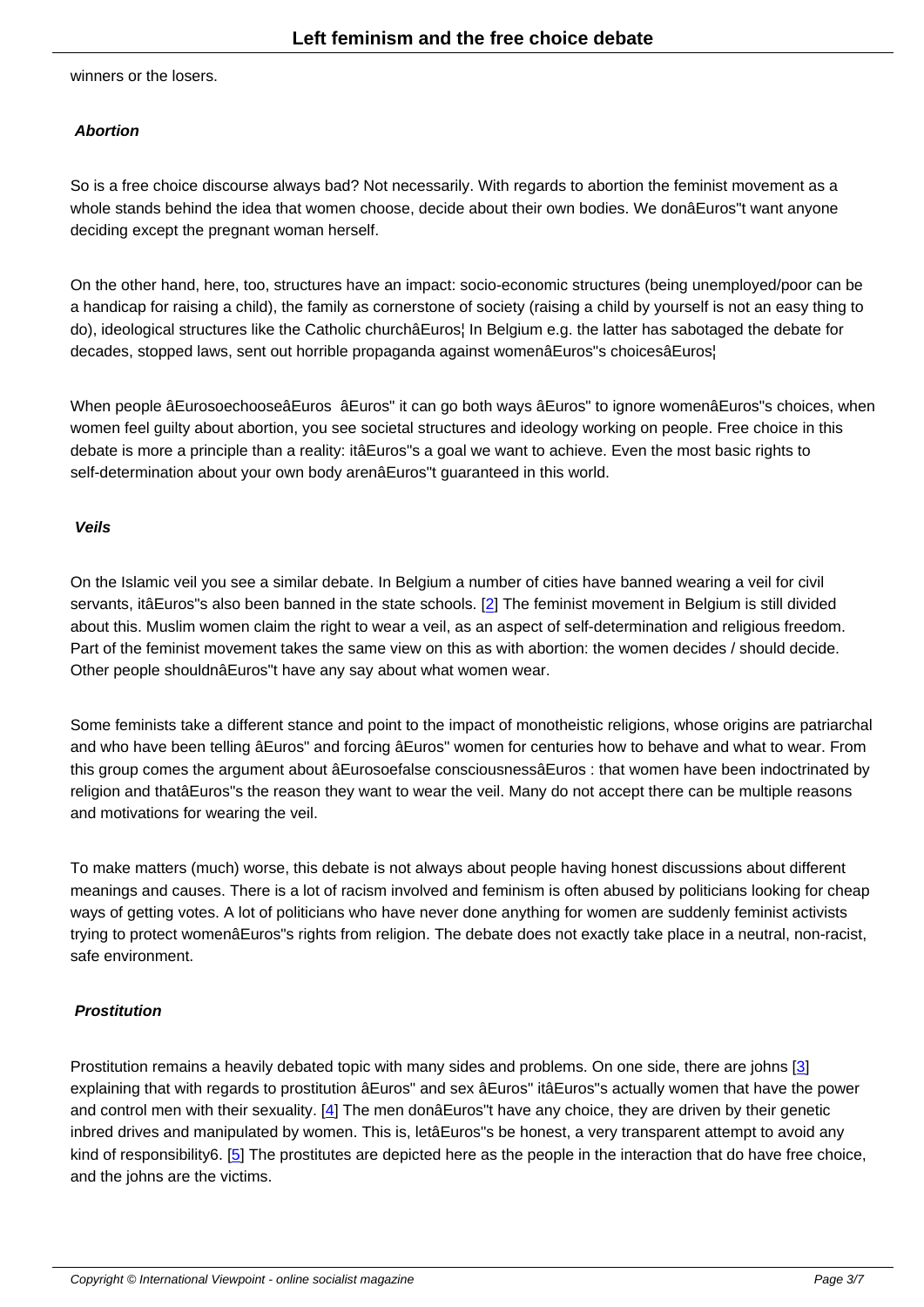Postmodern feminists âEuros" bien étonnés de se trouver ensemble [very surprised to find themselves together] âEuros" are in practice on the same side and talk continuously about the agency of prostitutes, the problematizing of critical remarks about prostitution and trafficking, and so on.

Sociologists and feminists in the field talk about the connection with economic poverty, patriarchal ideology, problematic social circumstances up to and including force and the link with trafficking, that all impact prostitutes.

### **The importance of the context in these debates**

Free choice or structural impact, obviously itâEuros"s not so simple. In every context we need to look at reality and not just abstract principles. ThatâEuros"s what left feminism is about: consistently taking reality âEuros" material conditions included âEuros" as a foundation for politics. Anne Philips, who came to speak on a womenâEuros"s day in 2011, made a speech [6] where she explained her belief that the choice / structure conflict needs to be examined anew in every context.

Those debates are difficu[lt](#nb6) enough, but what makes them even more difficult is the context in which they take place. Several layers of context are interacting with each other: direct human interactions and the societal structures in which they take place and which produce many forms of inequality.

LetâEuros"s take as concrete example the currently ongoing debate about prostitution in Europe. Mostly this comes down to two sides: those in favour of a general legalisation âEuros" which includes legalization of the pimps âEuros" like in the Netherlands and those that defend a mixed model with legalising the selling and criminalising the buying of sex, like in Sweden. Both camps have their well-meaning proponents and opponents.

Until the womenâEuros"s movement in Sweden [7] started promoting the idea of a focus on the âEurosoecustomerâEuros , the debate was largely formulated in terms of the free choice (or not) of the prostitute. No one was talking about the free choice of the customer to pay and abuse women. Now the debate is sometimes reversed: feminists think that men should make [dif](#nb7)ferent choices. [8]

On the other hand the structures that drive women to prostitution still exist. Prostitution is also an industry with billions of profits for a select few, and those profiting from it logically try to [en](#nb8)sure its continued existence. For pimps and traffickers, legalisation is a much better option then criminalising the customers & pimps, as shown in the results of over ten years of legalisation in the Netherlands. [9] Of course no matter what the laws they will look for ways to continue their activities, that might not be an argument for or against certain options but it does point to the dangers of a blanket legalisation.

And where is the prostitute in this debate. This rises above the question of (free) choice or not. Free at least itâEuros"s not: a choice because of poverty, which is often the case, is not a free choice. Poverty is a structure, not an individual problem. The battle against (forced) prostitution necessitates a battle against poverty. It also needs to give prostitutes a way out and a road to alternatives.

The capitalist patriarchy that we have to live in has lead to a disturbing co-mingling of prostitution, human trafficking and drug trafficking. Sex forced by lack of money and by physical force, can they still be separated in principle and in practice? Can we, should we in light of this choice/structure discussion, continue to separate choice and force in such a simplistic way?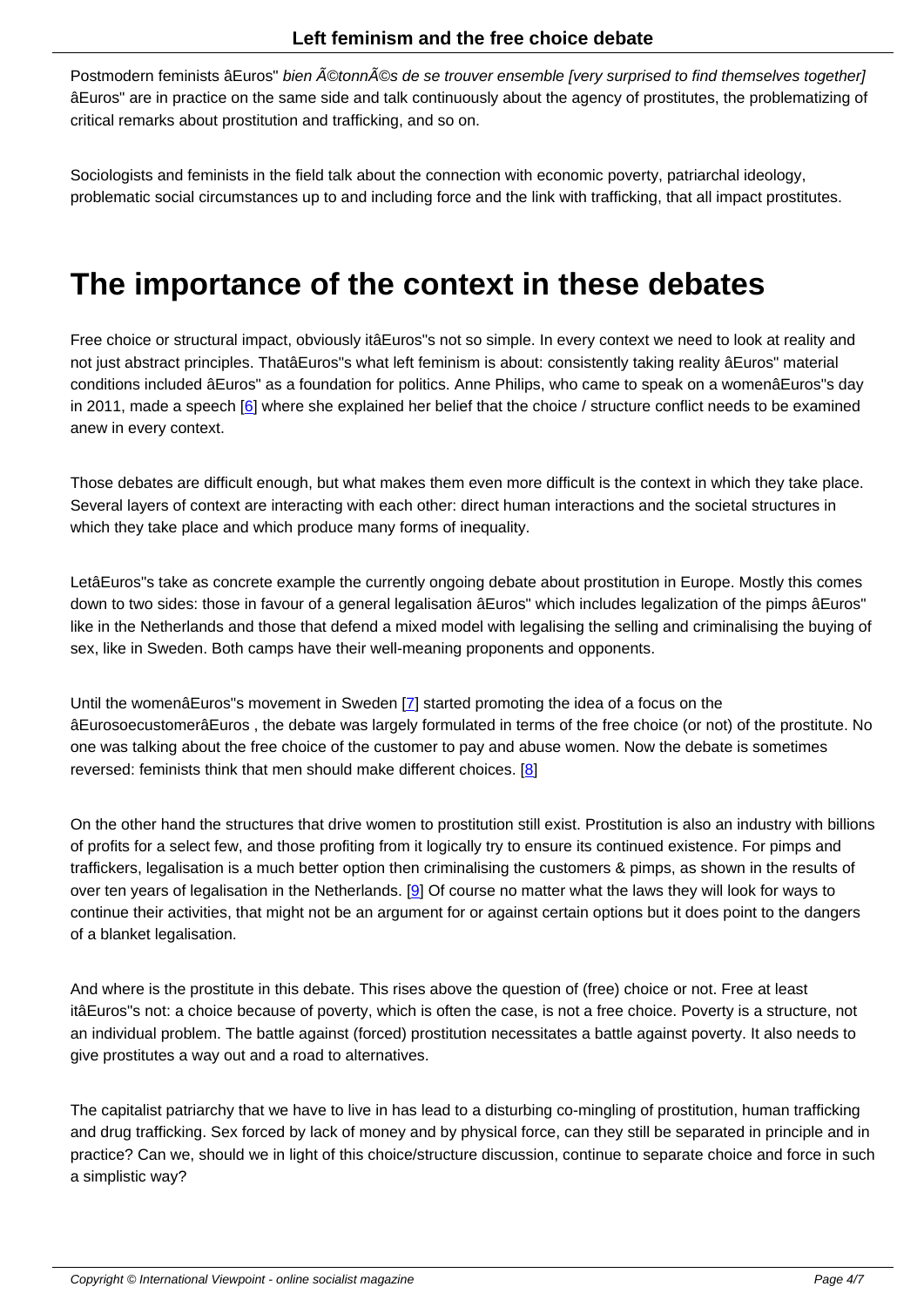ItâEuros"s self evident that we side with prostitutes as a group that is exploited and oppressed by sexism. WeâEuros"ll continue the discussion on this specific subject in another article.

### **Oppression and raising consciousness**

When anyone practicing radical politics points out that free choice is a fairytale, and that all our actions are constrained within certain material conditions, this does not equate to saying weâEuros"re all infantilized, little drones unable to make decisions for ourselves. It just means weâEuros"re not all floating around in a cultural vacuum making decisions completely unaffected by structural issues like systemic economic inequality, racism and sexism. [ 10]

Marxism has this concept of a class an sich and class  $t\tilde{A}$ / $\alpha$  sich. This is about the working class but is also [inte](#nb10)resting when applied to women as a group. Initially the working class is a class an sich, class that simply exists, of which most members are not aware they form a class. From this view stems the idea of a âEurosoefalse consciousnessâEuros .

A class means a group with its own position and needs, in this case these are in conflict and opposed to the needs of the class of capitalists.

But, especially when people are not conscious of this, they often take over the prevailing values of the oppressors âEuros" which are available everywhere and presented as normal and average.

ThatâEuros"s why we as a class are so sensitive to propaganda from the rich and the nationalists, the criminalizing of unemployed and minority groups and so forth.

When more and more workers become conscious of the oppression we experience and the fact that we are a group with interests that objectively conflict with those of the capitalists, we become a class  $\hbar \mathcal{U}$ r sich. That class like its organisations will always be heterogeneous, that does not preclude being a class and fighting our oppression together. This is the Marxist concept of class-consciousness.

As an analogy, letâEuros"s apply this analysis to women. Women can be seen as a class an sich, because women âEuros" like workers âEuros" share a common condition: a reality of patriarchal oppression. The goal of feminism then, is to develop this group to a class  $\tilde{A}$ //*i* sich that can act, well formed and organized, to end this oppression. Once again, that women are a class does not mean it is not heterogeneous with subgroups with different experiences, views, analysis and actions.

#### **Paternalism and white knights**

ItâEuros"s clear that there is a danger here for paternalism. Many of us have had the kind of conversations with a socialist guy droning on and on about how heâEuros"s going to tell you exactly how everything works. Politicians say they want to liberate women âEurosoesomewhere far away, certainly not this country (unless these women wear veils)âEuros and even use it to justify wars. NGOâEuros"s âEuros" the new colonialists âEuros" wave money around to force people into following western policies. [11]

The idea that others know better and should decide how you should think and act, isnâEuros"t really something that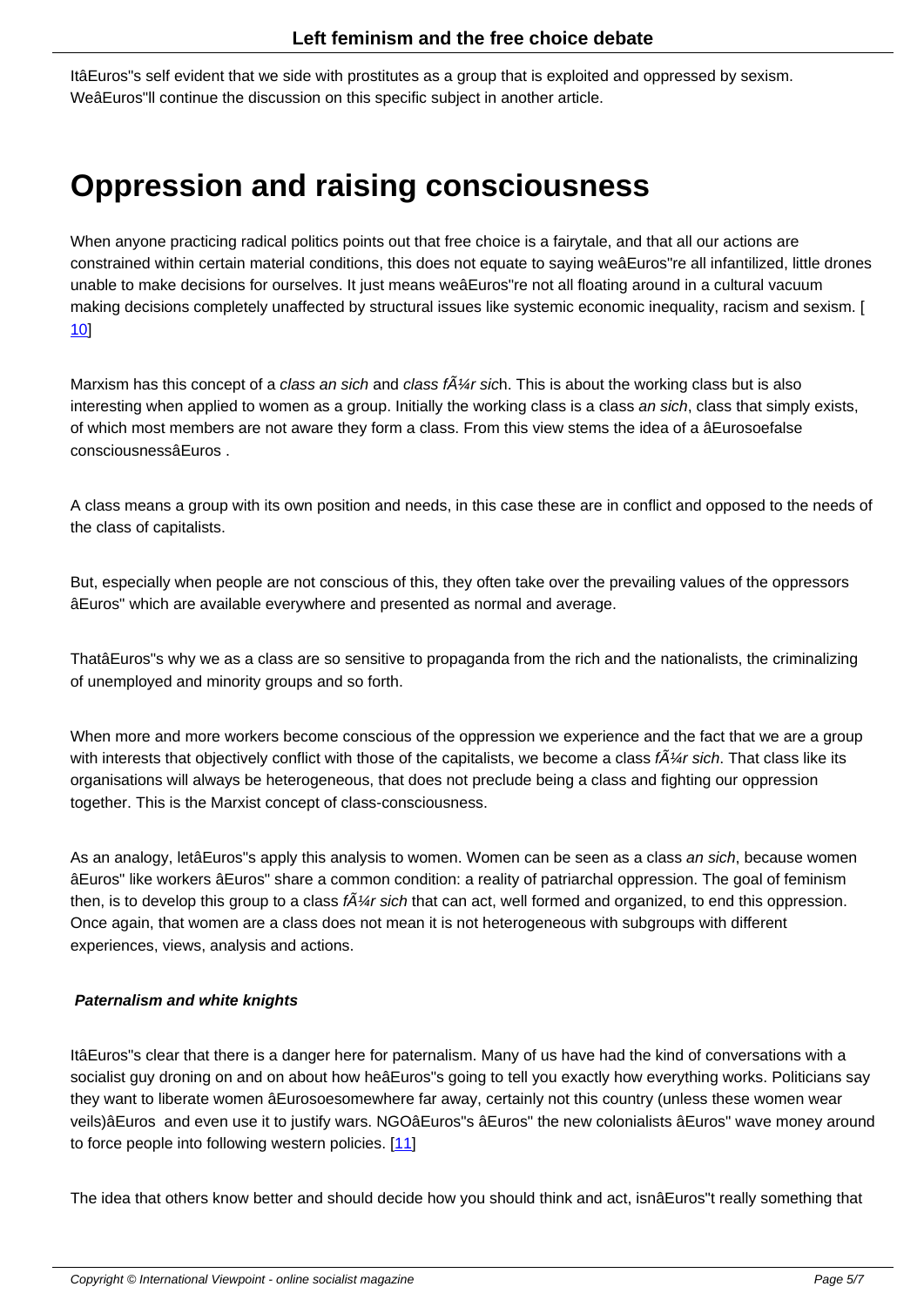# **The personal is political**

Becoming aware of oppressive gender mechanisms is only possible through your own experiences, conversations with others, further reflectionâEuros¦ Within feminism thereâEuros"s always been a major tendency that sees consciousness raising as a very important aspect, organising consciousness raising groups both explicitly and more implicitly.

Discovering all this together lead âEuros" e.g. in the feminist second wave âEuros" to creating theory, the kind of theory discovered from practice instead of ivory tower approaches. The intent was always to talk, discuss and discover together, not to reprimand individual women or holding ourselves up to some kind of perfect standard âEuros" which we then fail which makes us âEurosoebadâEuros . This approach is summarised in the famous slogan the personal is political.

Consciousness-raising is the major technique of analysis, structure of organization, method of practice, and theory of social change of the womenâEuros"s movement. In consciousness raising, often in groups, the impact of male dominance is concretely uncovered and analyzed through the collective speaking of womenâEuros"s experience, from the perspective of that experience.

âEuros" Catharine A. MacKinnon

ItâEuros"s our opinion that this method deserves renewed attention and that it can serve as a better framework for solving problems and building up a feminist movement. This way we can start from a multitude of perspectives and form a foundation for both a broad reach as well as a solid resistance against the sexist hegemony. Importantly, this approach also strengthens solidarity between women. [12]

## **Conclusion**

We cannot simply make an a priori choice between a focus on choices or on structural impact. For a truly progressive politics weâEuros"ll have to analyse and discuss each concrete situation in all its aspects.

For many years liberalism has triumphed in the feminist movements of the West, a movement weakened with the end of the second wave that could no longer effectively resist the flood of neoconservatism and neoliberalism.

Liberal feminism can only take us so far. The myopic focus on âEurosoefreeâEuros choice is not a solution, but neither is the paternalistic prescribing of perfect principles and blueprints. We believe a solid focus on material reality combined with the knowledge and solidarity gained through consciousness raising groups is the best way to be able to work together for a broad and radical movement.

First published on the blog **Linksfeminisme**.